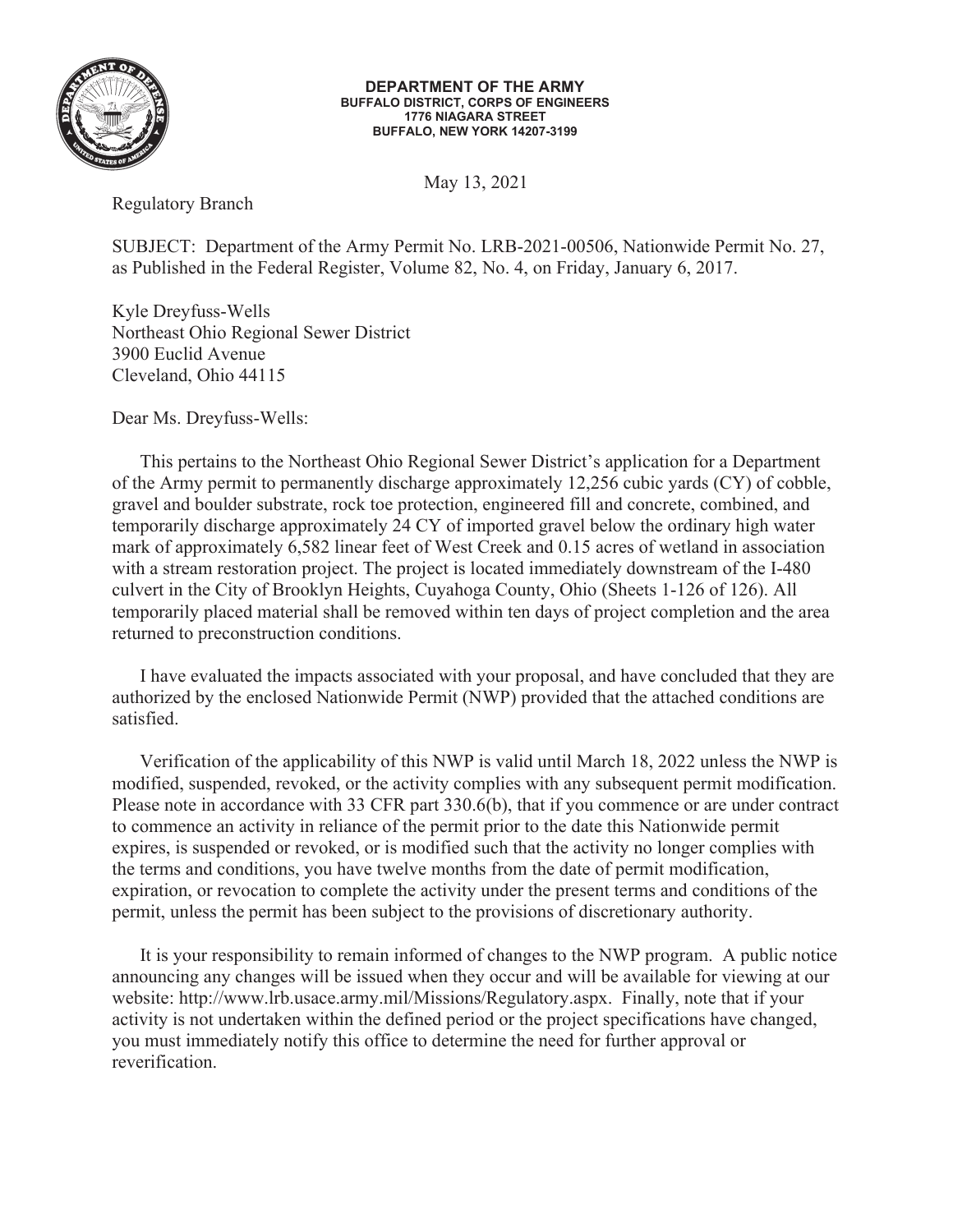Regulatory Branch

SUBJECT: Department of the Army Permit No. LRB-2021-00506, Nationwide Permit No. 27, as Published in the Federal Register, Volume 82, No. 4, on Friday, January 6, 2017.

 In addition to the general conditions attached to the NWP, your attention is directed to the following Special Conditions which are also appended at the end of the NWP General Conditions:

- 1. The permittee is prohibited from performing in-water work between April 15 and June 30 to preclude adverse impacts on the spawning, nursery, and feeding activities of indigenous fish species.
- 2. You are responsible for ensuring that the contractor and/or workers executing the activity(s) authorized by this permit have knowledge of the terms and conditions of the authorization and that a copy of the permit document is at the project site throughout the period the work is underway.
- 3. At the request of an authorized representative of the Buffalo District, U.S. Army Corps of Engineers, the permittee must allow access to the project site to determine compliance with the conditions of this permit.
- 4. To reduce any potential adverse effects on the Federally endangered Indiana bat (*Myotis sodalis*), trees (woody stems greater than 5 inches Diameter at Breast Height) must not be cut between April 1 and September 30, of any year.
- 5. To reduce any potential adverse effects on the Federally threatened Northern long-eared bat (*Myotis septentrionalis*), trees (woody stems greater than 3 inches Diameter at Breast Height) must not be cut between April 1 and September 30, of any year.
- 6. All water in the stream must be immediately returned to the downstream portion of the project area so that sufficient flow of water is maintained at all times to sustain aquatic life downstream. Water must be diffused at the pump outlet. All temporary diffusing material must be removed upon completion of the project.

This affirmation is limited to the attached NWP and associated Water Quality Certification, and does not obviate the need to obtain any other project specific Federal, state, or local authorization.

 A copy of this letter has been sent to the Ohio Environmental Protection Agency and to Ms. Sarah Rehner (Northeast Ohio Regional Sewer District).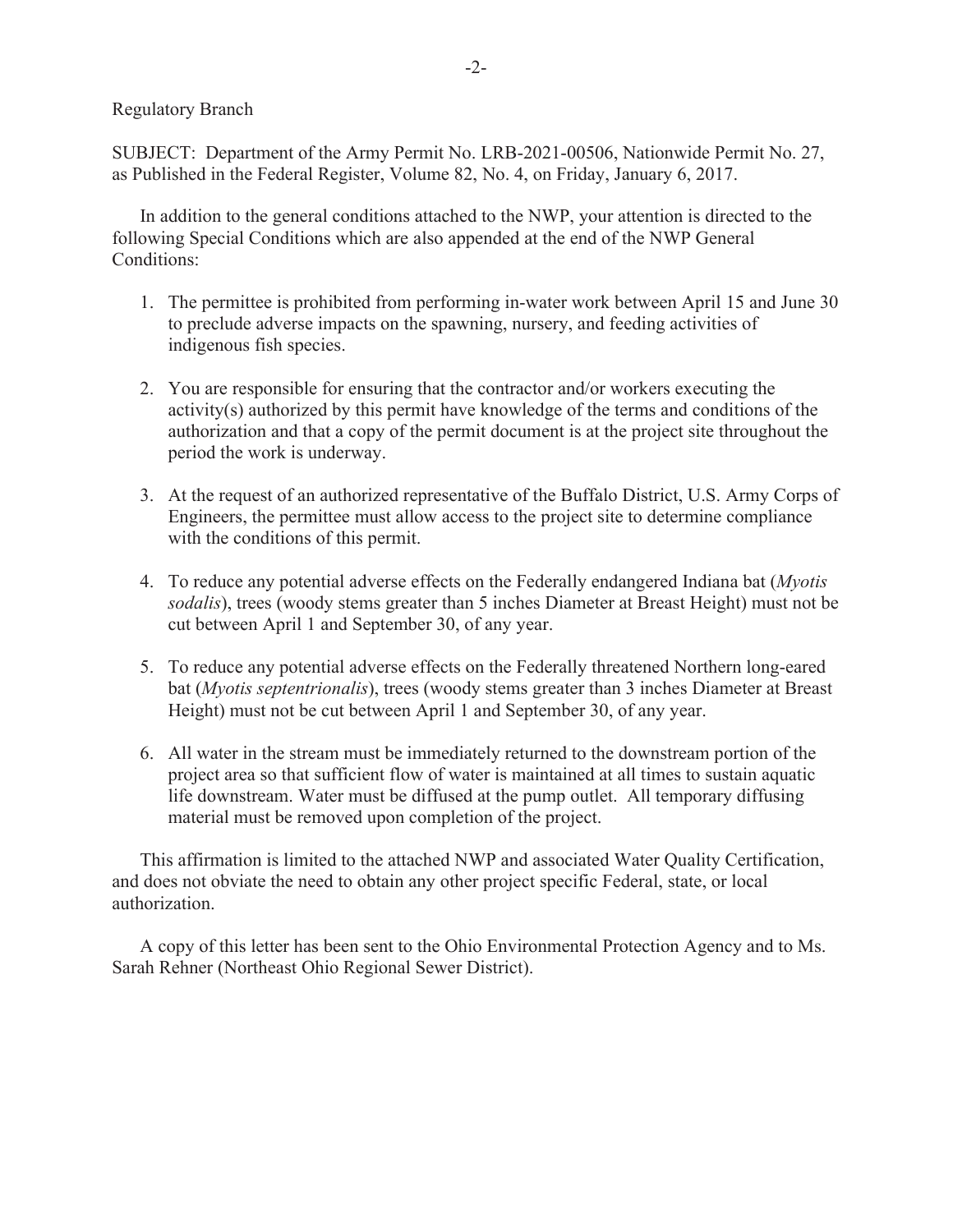Regulatory Branch

SUBJECT: Department of the Army Permit No. LRB-2021-00506, Nationwide Permit No. 27, as Published in the Federal Register, Volume 82, No. 4, on Friday, January 6, 2017.

 Questions pertaining to this matter should be directed to me at 716-879-4339, by writing to the following address: U.S. Army Corps of Engineers, 1776 Niagara Street, Buffalo, New York 14207, or by e-mail at: keith.c.sendziak@usace.army.mil

Sincerely, Sincerely,

## **SIGNED**

Peter Krakowiak Acting Chief, Ohio Application & Evaluation Section

Enclosures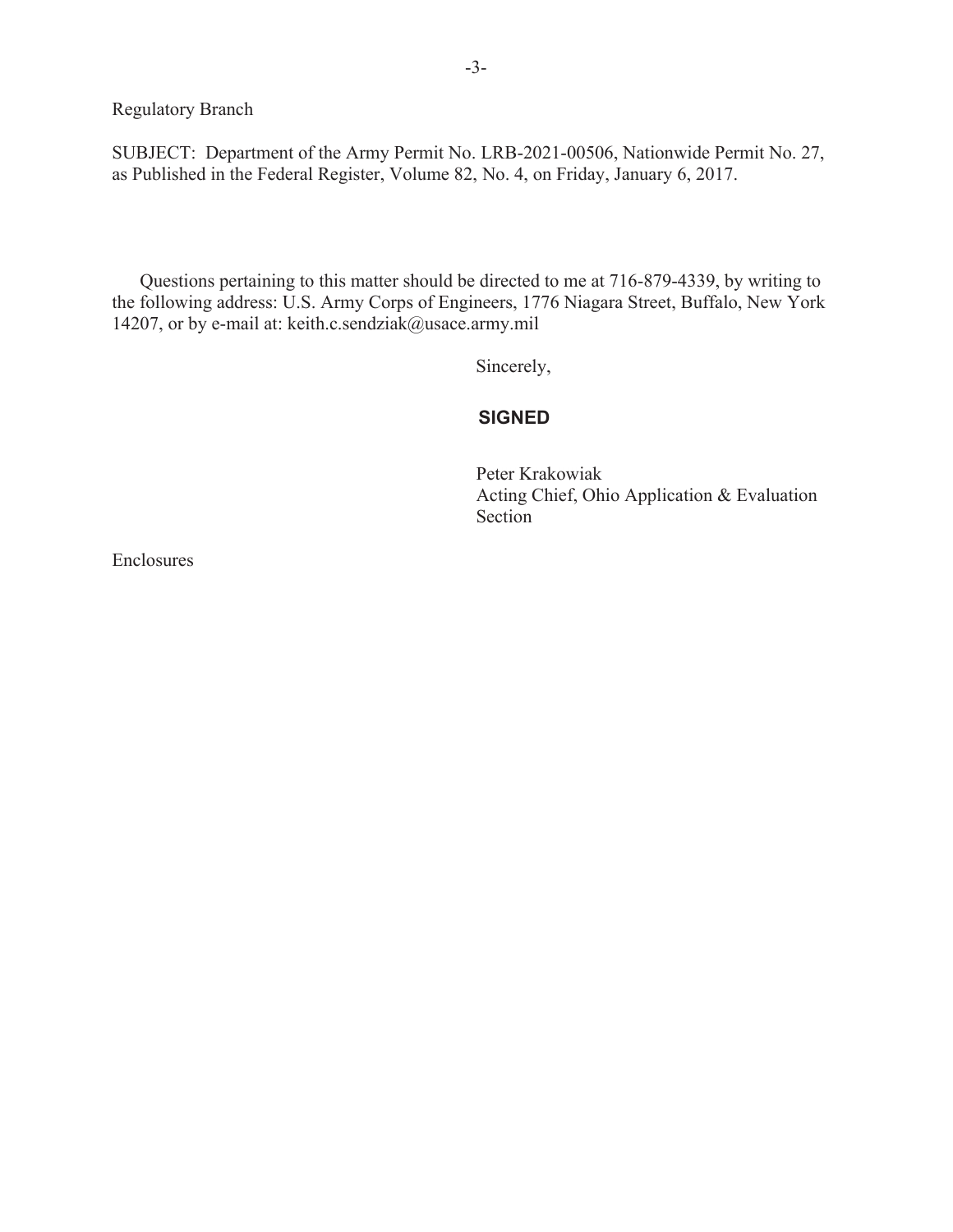## COMPLETION FORM / COMPLIANCE CERTIFICATION

Each permittee who receives a Nationwide Permit (NWP) verification letter from the Corps must provide a signed certification documenting completion of the authorized activity and any compensatory mitigation.

APPLICANT: Northeast Ohio Regional Sewer **District** 3900 Euclid Avenue Cleveland, Ohio 44115

POINT OF CONTACT: Kyle Dreyfuss-Wells (same)

File No.: 2021-00506 File Closed: 513/2021 NWP No.: 27

## **Upon completion of the activity authorized by this permit and any required compensatory mitigation sign this certification and return it to the address listed below within 30 days of project completion.**

Please note that your permitted activity is subject to a compliance inspection by a U.S. Army Corps of Engineers representative. If you fail to comply with this permit you are subject to permit suspension, modification, revocation, and/or assessment of administrative penalties.

The permittee shall certify the completion of the authorized work and mitigation:

- a. The authorized work was done in accordance with the NWP authorization, including any general, regional, or activity specific conditions.
- b. The implementation of any required compensatory mitigation was completed in accordance with the permit conditions. If credits from a mitigation bank or in-lieu fee program are used to satisfy the compensatory mitigation requirements, this certification must include the documentation required by 33 CFR 332.3(1)(3) to confirm that the permittee secured the appropriate number and resource type of credits.

Northeast Ohio Regional Sewer District (Kyle Dreyfuss-Wells)

**Date** 

Permittee Telephone Number:

Project location: immediately downstream of the I-480 culvert in the City of Brooklyn Heights, Cuyahoga County, Ohio

Project Description: stream restoration

Authorized Impacts (Waters of the U.S. Impacted by Project): permanently discharge approximately 12,256 cubic yards (CY) of cobble, gravel and boulder substrate, rock toe protection, engineered fill and concrete, combined, and temporarily discharge approximately 24 CY of imported gravel below the ordinary high water mark of approximately 6,582 linear feet of West Creek and 0.15 acres of wetland in association with a stream restoration project.

> Return completed form to: **Mr. David Leput Regulatory Branch U.S. Army Corps of Engineers 1776 Niagara Street Buffalo, NY 14207**